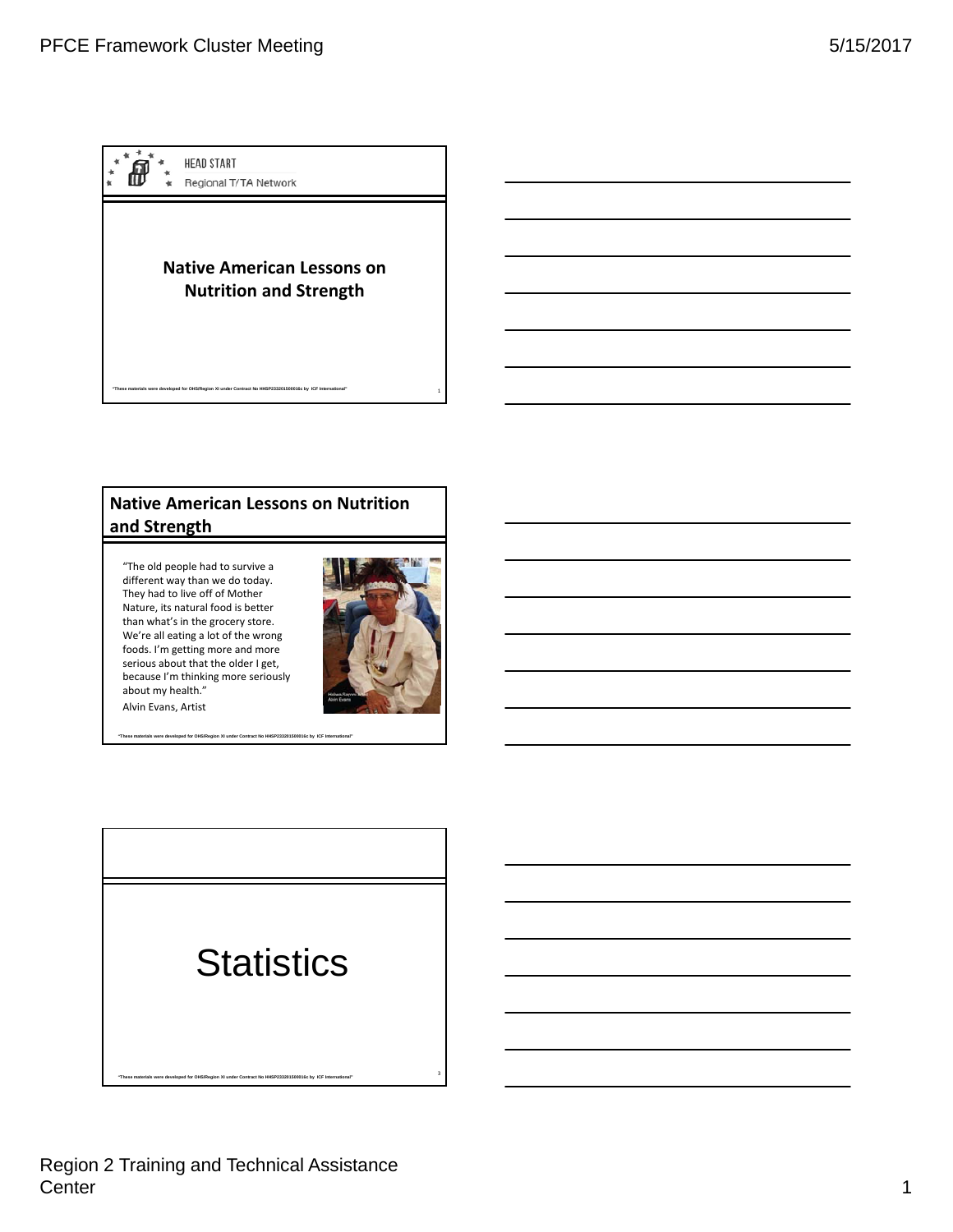### **Food Insecurity**

- 19.9% of households with children under the age of six g
- 1 in 4 Native American households experience food insecurity

**"These materials were developed for OHS/Region XI under Contract No HHSP233201500016c by ICF International"** 

4

### **Economics**

• A lack of adequate nutrition is directly linked to poverty



<sup>5</sup> **"These materials were developed for OHS/Region XI under Contract No HHSP233201500016c by ICF International"** 

### **What do we know?**

- Almost 10% of infants and toddlers have high weights for length
- 22.8% of children aged 2‐5 years are over weight or obese
- Approximately 1 in 5 children is already carrying excess weight as she or he enters kindergarten

<sup>6</sup> **"These materials were developed for OHS/Region XI under Contract No HHSP233201500016c by ICF International"**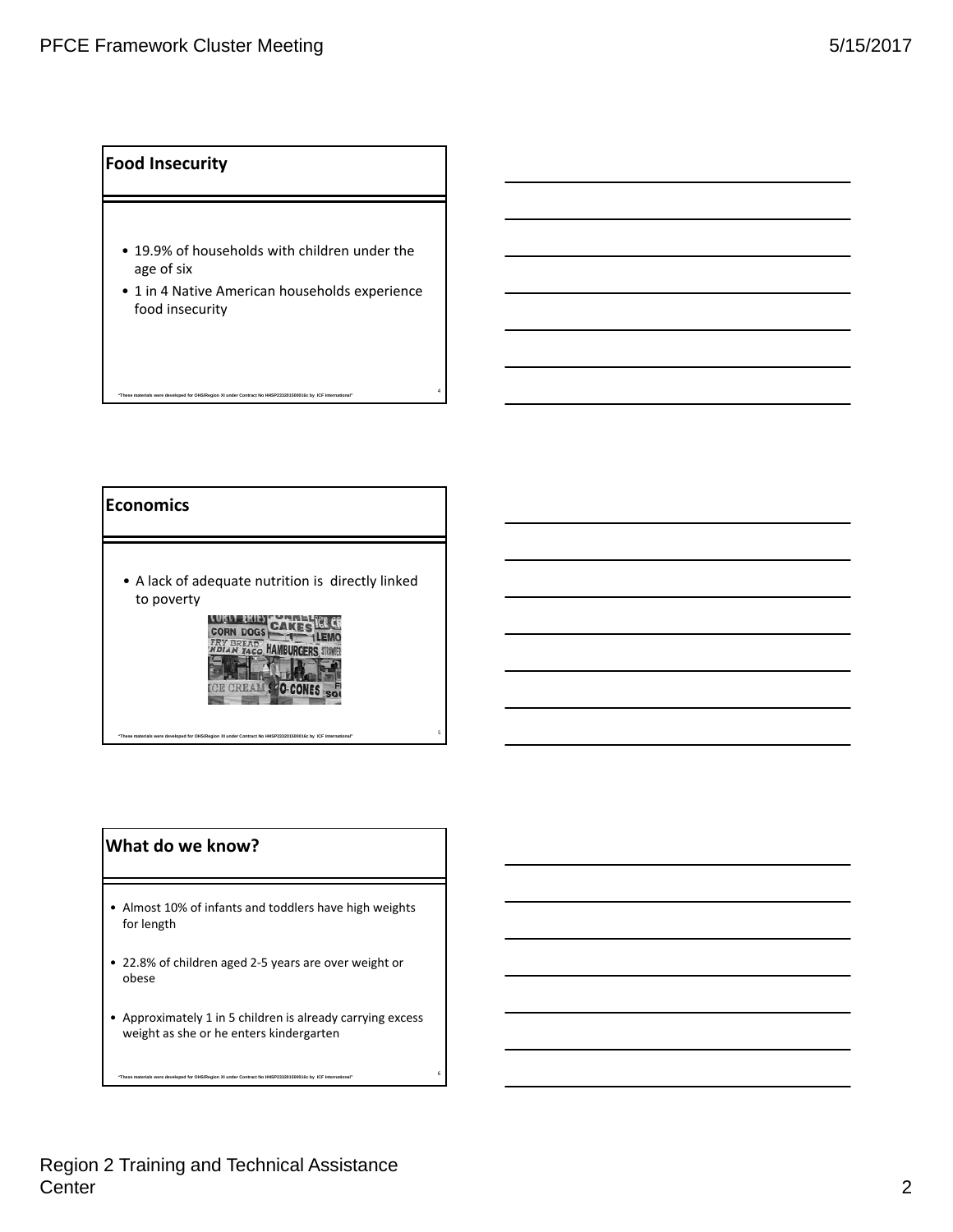### **What do we know?**

- About one‐third of children who enter Head Start are overweight or obese
- Native American children have the highest prevalence of obesity (20.7%) and a greater health risk in most major health categories compared to other races, including high weight‐for‐height body ratios and inadequate nutrient intake.

<sup>7</sup> **"These materials were developed for OHS/Region XI under Contract No HHSP233201500016c by ICF International"** 

### **Children who are overweight or obese are more likely to have:**

- Social and emotional problems
- Poorer academic performance
- Health problems including: asthma, sleep apnea, type 2 diabetes and risk factors for cardiovascular disease

<sup>8</sup> **"These materials were developed for OHS/Region XI under Contract No HHSP233201500016c by ICF International"** 

### **Nutrition Services in HS**

- Nutrition assessments
- Create healthy eating environments
- Create healthy menus
- Growth and development assessment

<sup>9</sup> **"These materials were developed for OHS/Region XI under Contract No HHSP233201500016c by ICF International"** 

• Nutrition education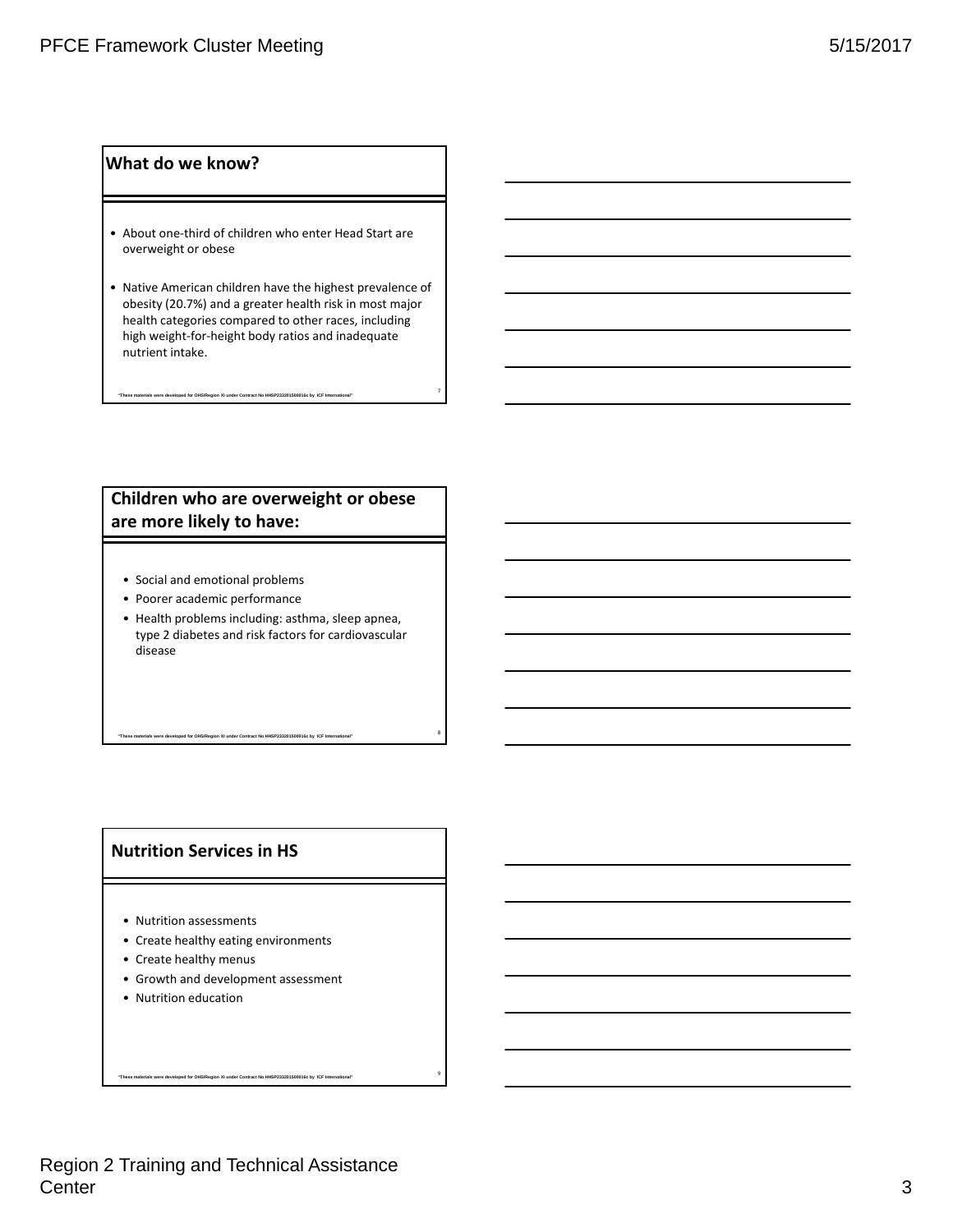



### **But How?**

- Emphasize small starts for family healthy habit changes
- Encourage families to eat healthy and be active together
- Reinforce everyone should exercise, every day
- Avoid skipping meals
- Encourage 4 to 6 smaller meals and snacks
- Increase awareness about appropriate portion sizes

<sup>11</sup> **"These materials were developed for OHS/Region XI under Contract No HHSP233201500016c by ICF International"** 

• Promote fruits and vegetables

### **But How?**

- Focus conversations around healthy eating and active living
- Help build self‐esteem and capacity around healthy changes for youth and adults
- Promote eligible families and children participate in federal food assistance programs
- Help connect school and childcare lessons and meals to the home setting

<sup>12</sup> **"These materials were developed for OHS/Region XI under Contract No HHSP233201500016c by ICF International"** 

• Offer healthy cooking, gardening, and canning demonstrations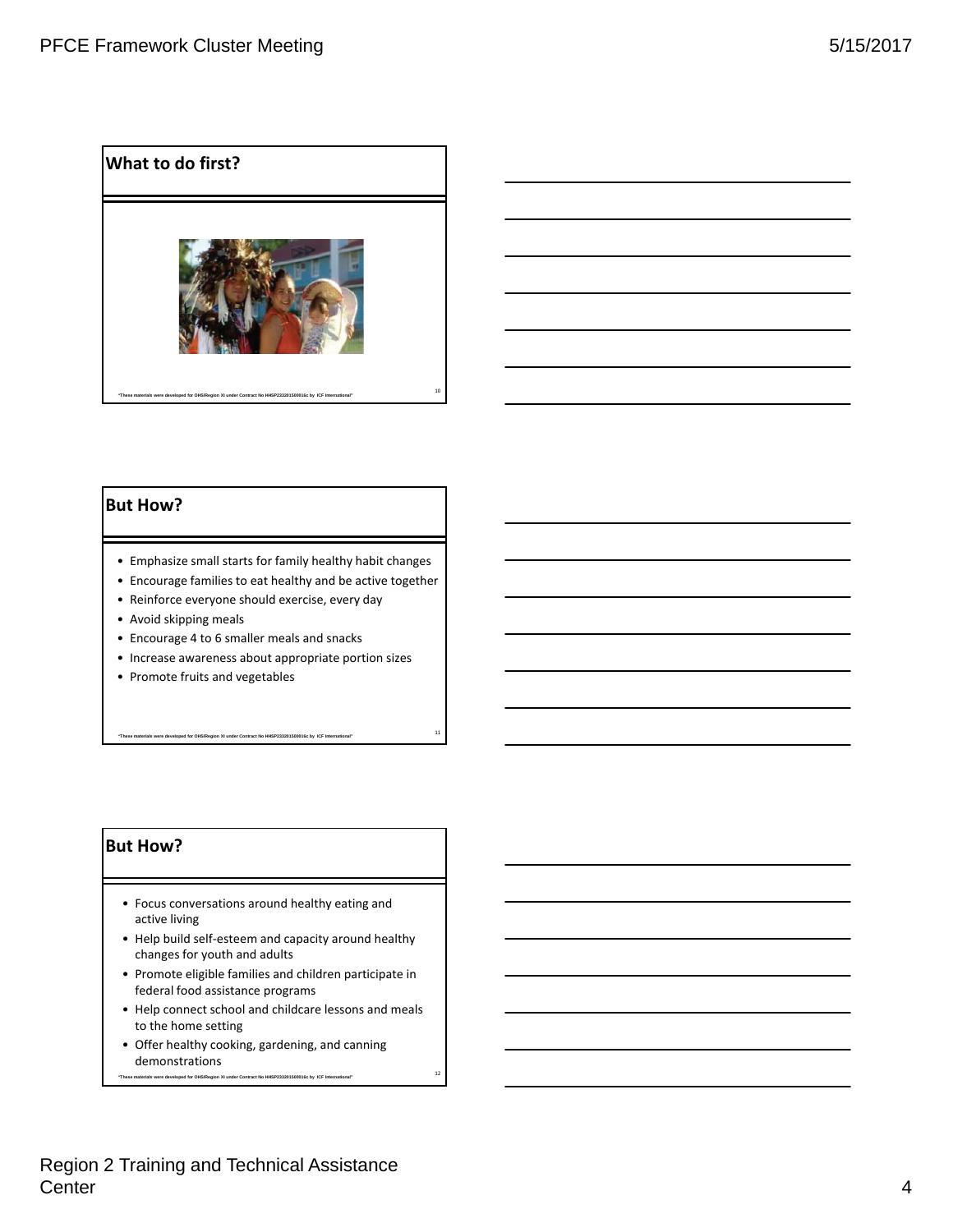### **Good Nutrition in Child Care Settings**

- Support good health
- Healthy weight
- Lifetime of healthy habits



# **Creating a Positive Eating Environment**

- Avoid the "clean your plate" mentality
- Encourages children to listen to their own hunger and satiety cues
- Can create positive affects on child's food preference

<sup>14</sup> **"These materials were developed for OHS/Region XI under Contract No HHSP233201500016c by ICF International"** 



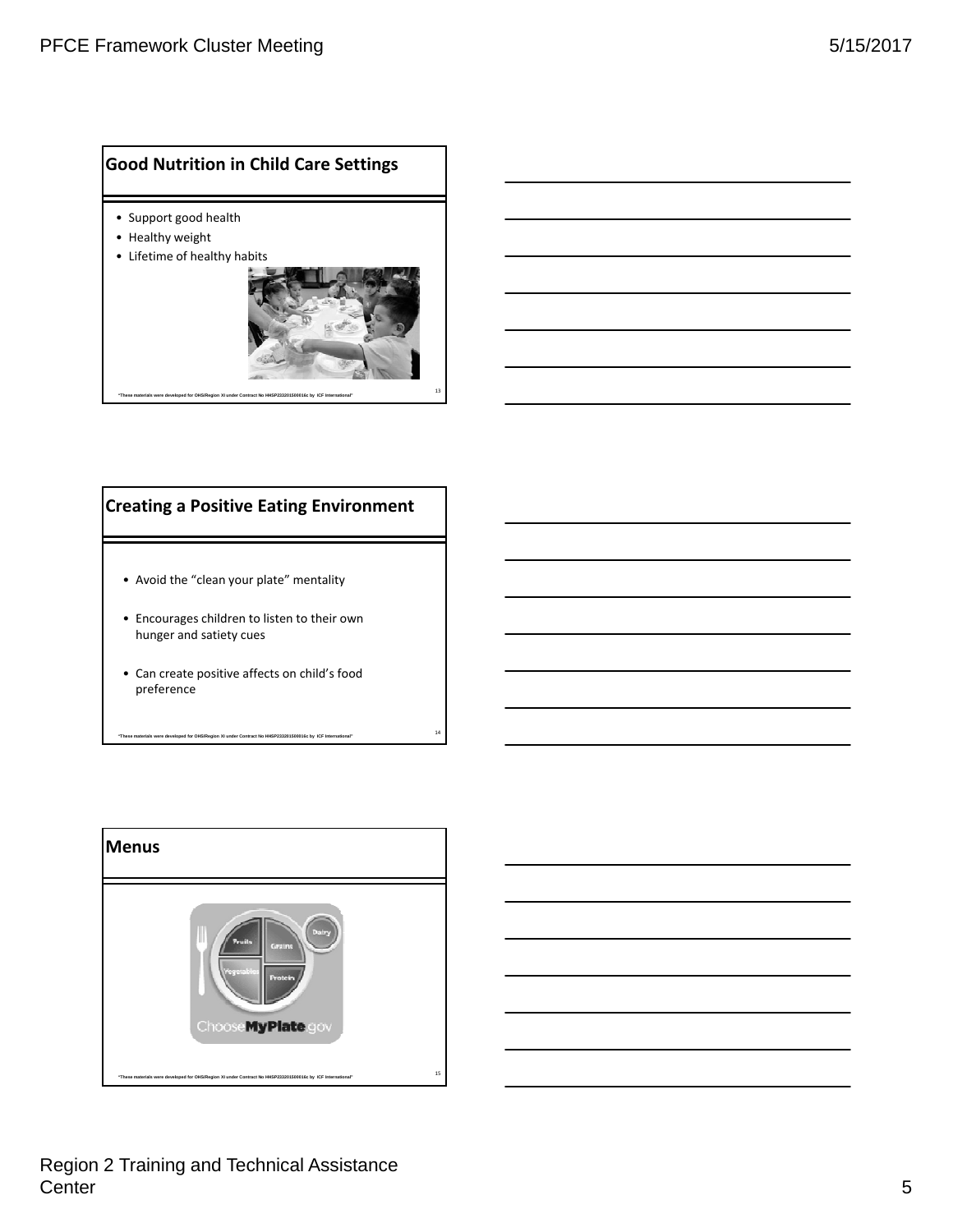





Region 2 Training and Technical Assistance Center 6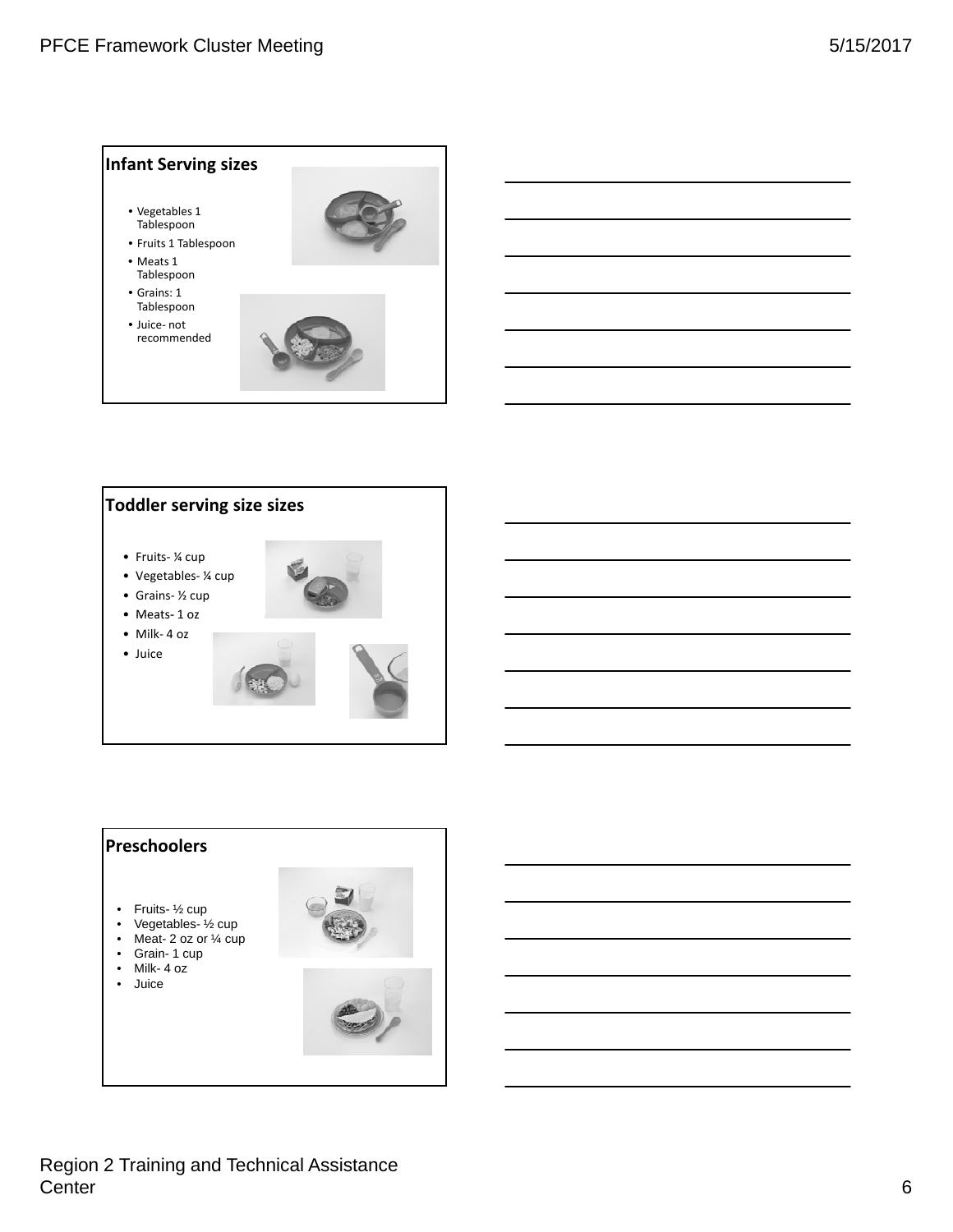





# **Individualization**

#### **OUR GOAL FOR THIS MONTH IS TO:**

- Eat \_\_\_\_fruits and vegetables a day.
- Limit screen time to \_\_\_\_\_ minutes a day.
- Get \_\_\_\_\_\_ minutes of physical activity a day.

\_\_\_\_\_\_\_\_\_\_\_\_\_\_\_\_\_\_\_\_\_\_\_\_\_\_\_\_\_\_\_\_\_\_\_\_\_\_\_\_\_\_

<sup>21</sup> **"These materials were developed for OHS/Region XI under Contract No HHSP233201500016c by ICF International"** 

• Limit sugary drinks to \_\_\_\_\_\_ a day. Our plan:

Parent's Name Staff contact

# Region 2 Training and Technical Assistance Center 7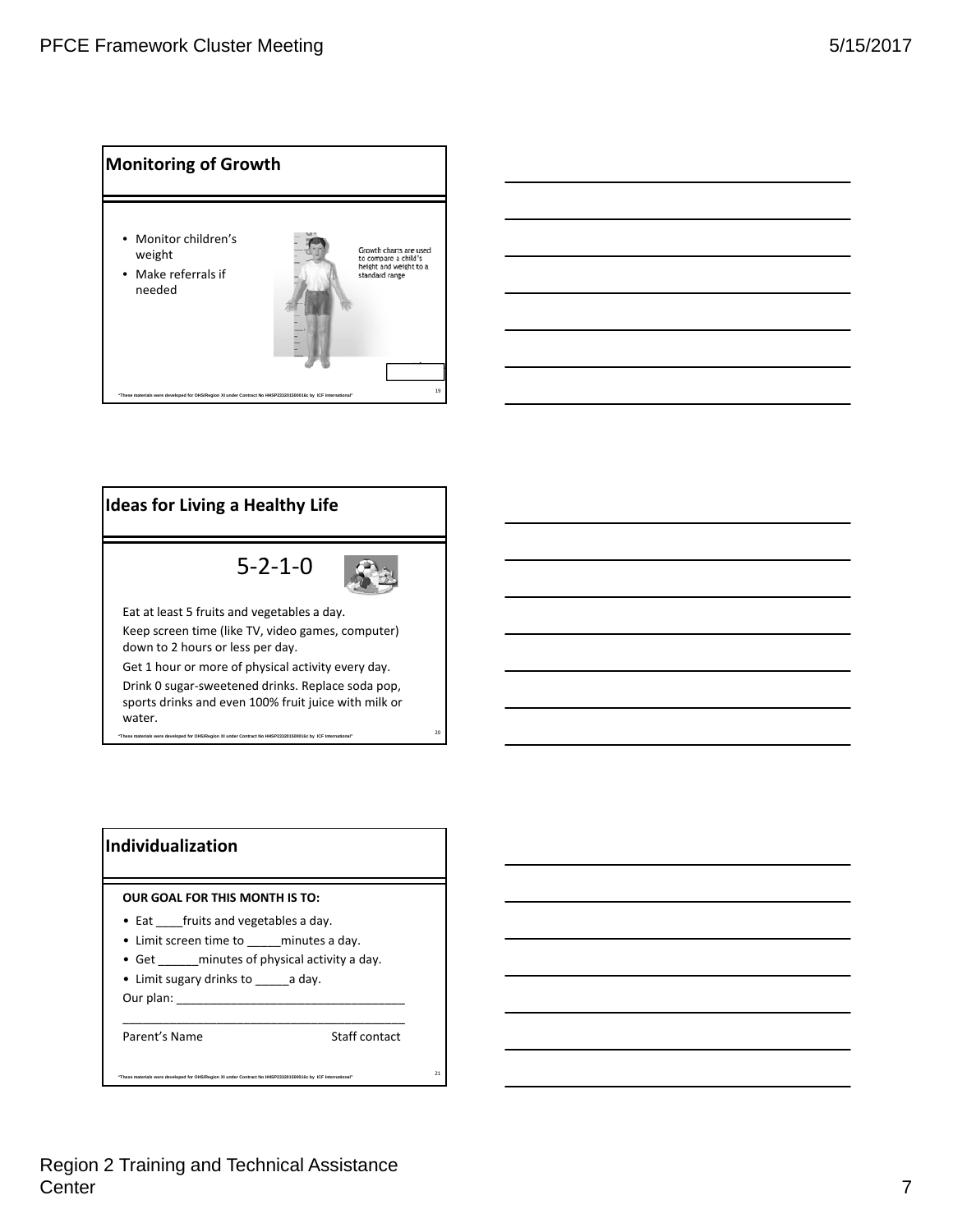

# **Nutrition and Physical Activity in the Head Start classroom**



# **Examples of Nutrition Curricula**

- Eat Play Grow
- Harvest for Healthy Kids
- I am Moving, I am Learning
- Little Voices for Healthy Choices

<sup>24</sup> **"These materials were developed for OHS/Region XI under Contract No HHSP233201500016c by ICF International"** 

• Head Start Body Smart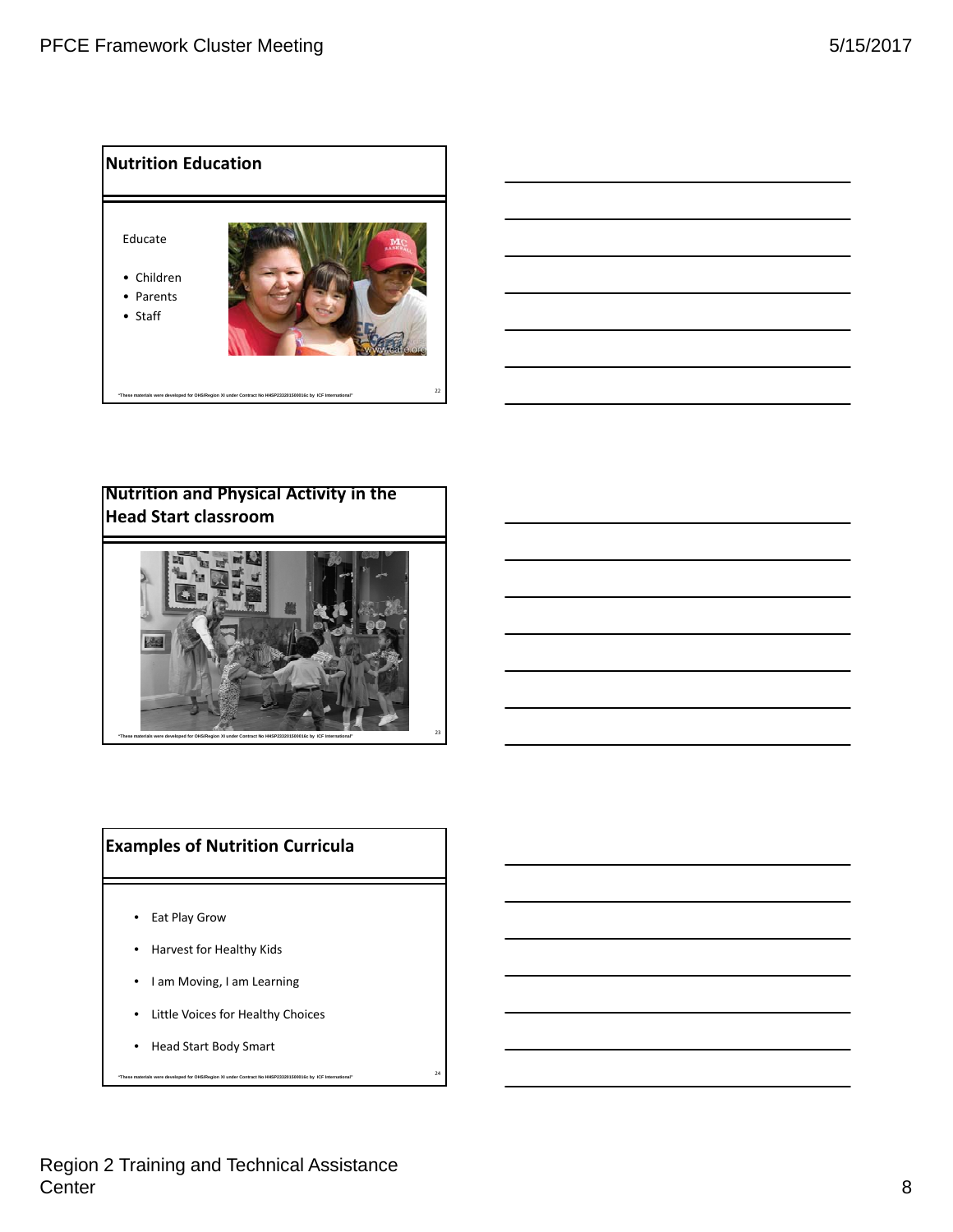### **Promote Athletic Natives**

‐1964 Olympic 10,000 meter gold medalist, Billy Mills, Oglala Lakota (Sioux) Indian

‐Professional golfer, Notah Begay, Navajo/San Felipe and Isleta Pueblo

‐National Football League Oklahoma Soonersplayer, Sam Bradford, Cherokee Nation, OK





<sup>25</sup> **"These materials were developed for OHS/Region XI under Contract No HHSP233201500016c by ICF International"** 



### Region 2 Training and Technical Assistance Center the contract of the contract of the contract of the contract of the contract of the contract of the contract of the contract of the contract of the contract of the contract of the contract of the contract of the con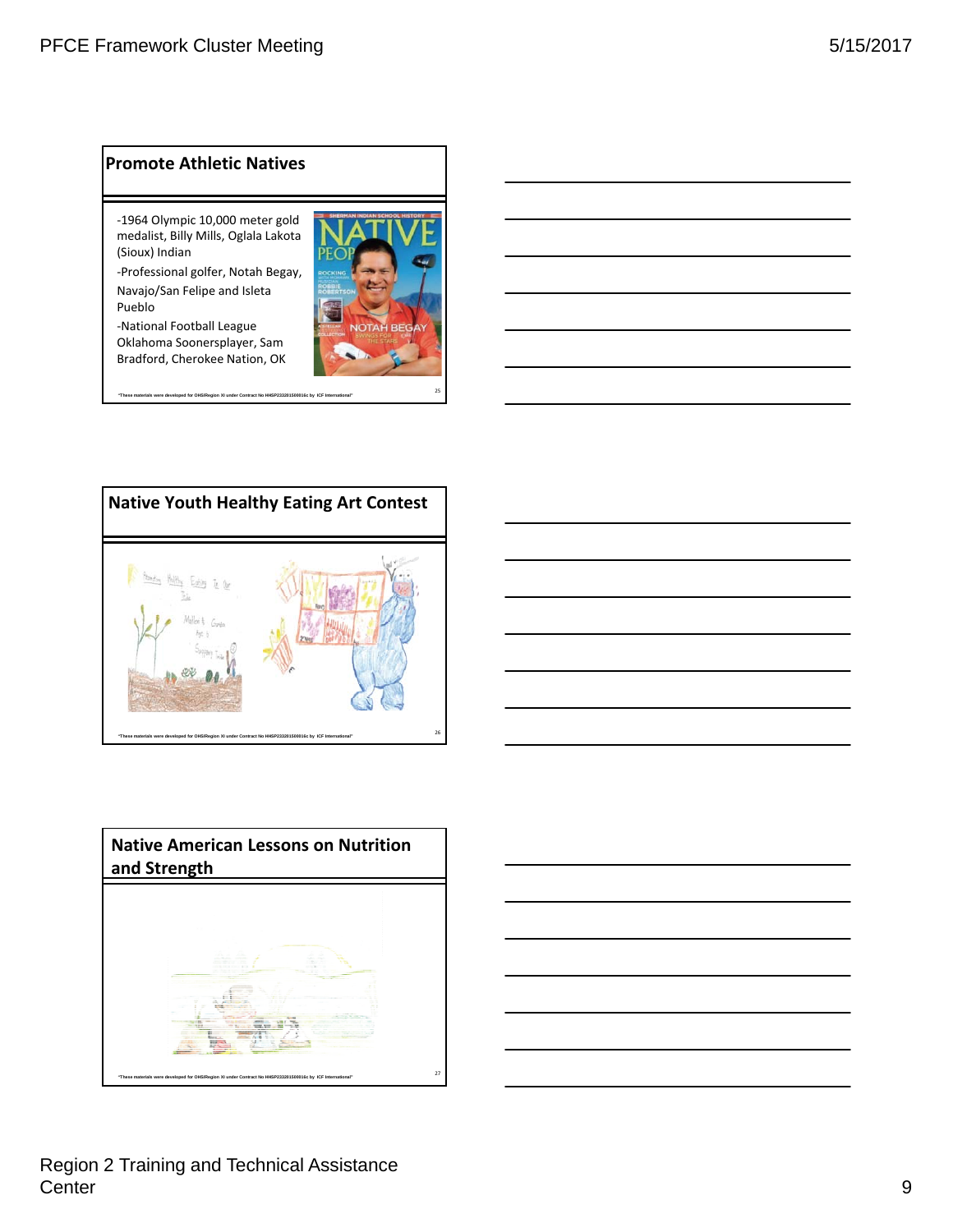









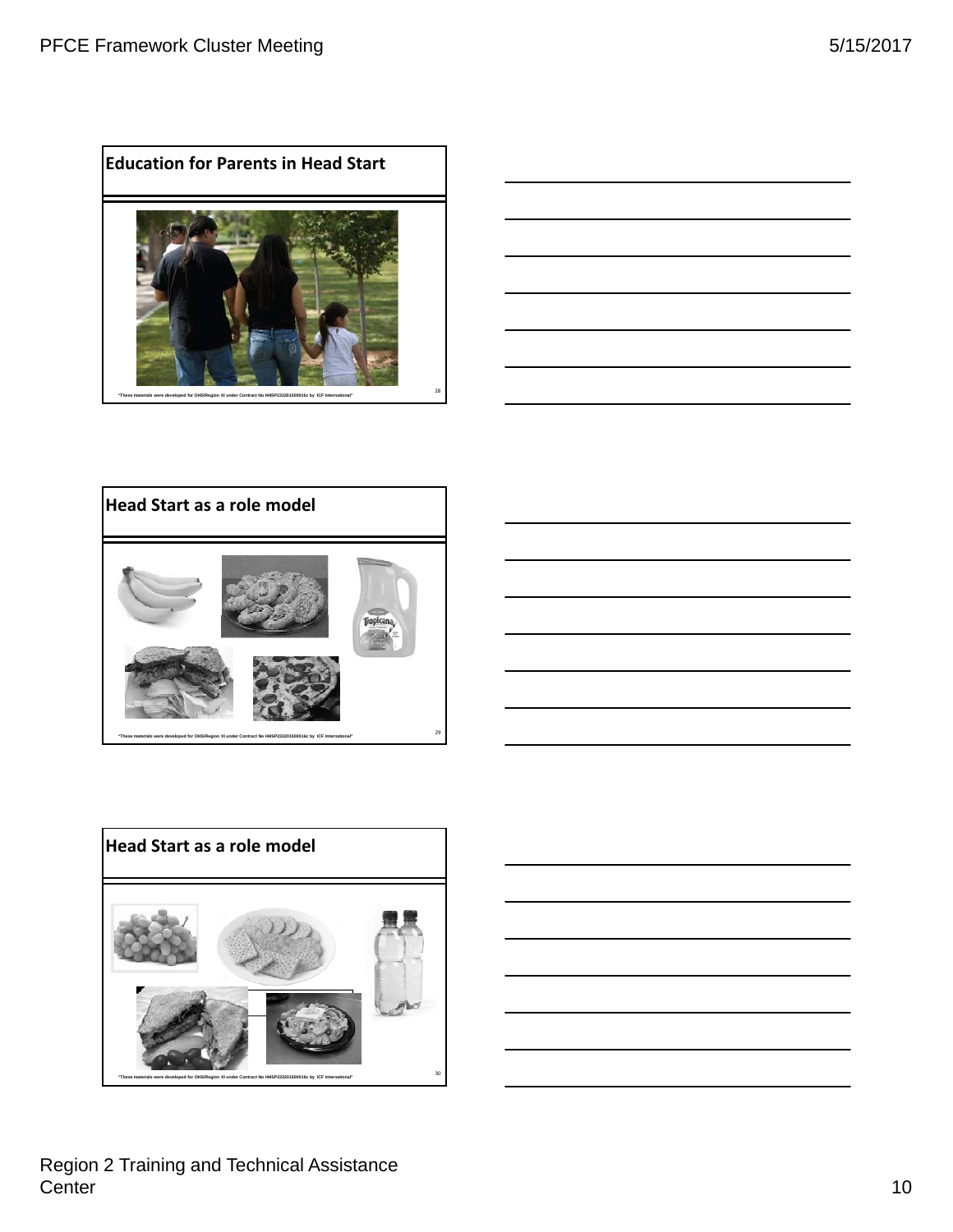### **Staff**

- Healthy workers are productive workers.
- Encourage and occasionally supply, if possible, healthy snack options and healthy, safe water fountains.
- Consider ways your program and staff can integrate healthy eating and active living strategies into your workplace
- Host a food for thought lunch meeting to discuss potential sustainable strategies.

<sup>31</sup> **"These materials were developed for OHS/Region XI under Contract No HHSP233201500016c by ICF International"** 



# **Head Start Gatherings**

- Make them Fun
- Plan for activities/games that involve movement for parents and
- children • Offer nutritious foods

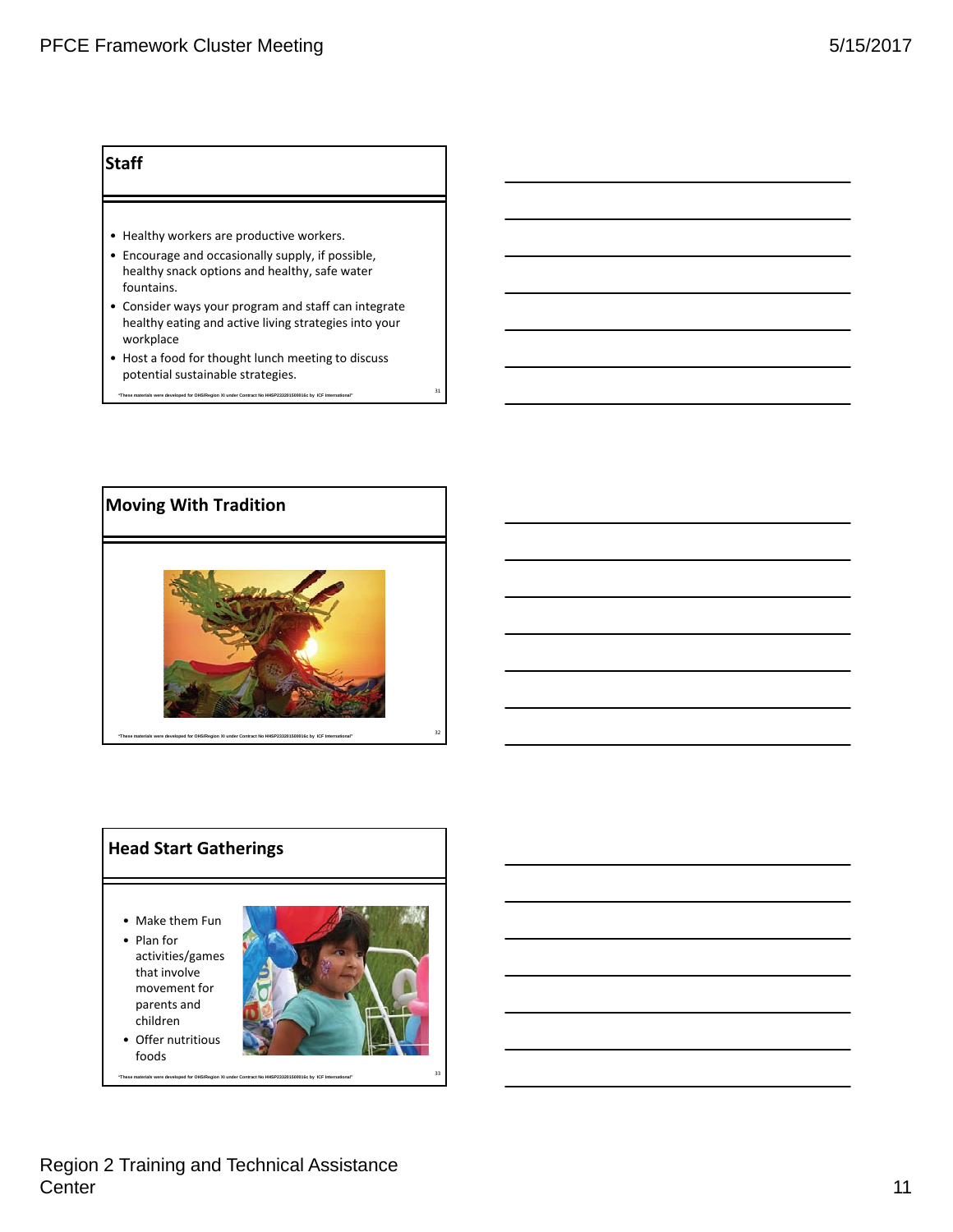**Get Everyone Involved**





### **POW WOWS Promotion of Healthy Natives**

• Besides dancing, Pow Wows and other social gatherings can easily incorporate physical activity through traditional Native games, building wigwam contests, active learning stations, walking/ running/riding races, and standing up every time the MC tells a funny or bad joke!



# **Healthy Concessions at Pow Wows**

- Free water bottles for water bottle purchasers
- Whole‐grain deli sandwiches
- Whole‐grain bagels
- Fruit cups
- Seasonal fruits
- Veggie bags
- Smoothies
- Low‐fat frozen yogurt with fruit toppings
- Fresh salads
- Vegetable‐based pasta salads
- Indian Tacos with buffalo, tomatoes, lettuce, and onions
- Buffalo burgers
- Hearty, traditional stews
- Buffalo jerky<br>36 "The Supertial Developed for OHS/Region XI under Contract No HHSP23